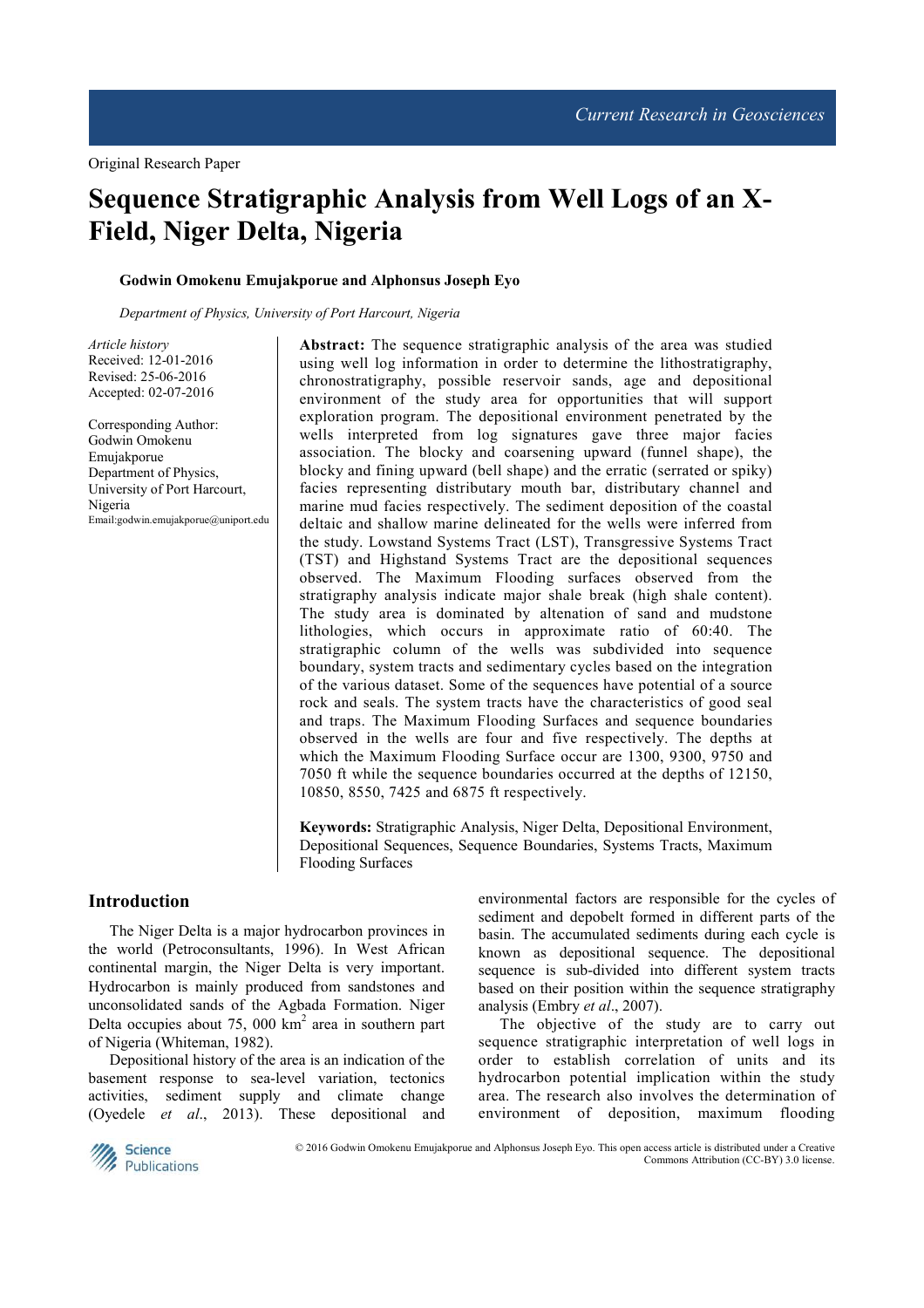surfaces and boundary of sequences from the available well logs.

# *Geological Settings of the Field*

The study area is within the coastal swamp depobelt in western part of Niger Delta (Fig. 1). Figure 2 is a map of the study area.

The basin is located on the continental margin of the Gulf of Guinea, in southern part of Nigeria. The Niger Delta is within latitudes  $3^0$ - $6^0$  and longitudes  $5^0$ - $8^\circ$ . It covers an area of 75,000 km<sup>2</sup> with average thickness of about 12 km (Knox and Omatsola, 1988). It is highly petroliferous and has about five percent of total hydrocarbon reserves in the world.



Fig. 1. Niger delta map indicating studied area



Fig. 2. The X-field base map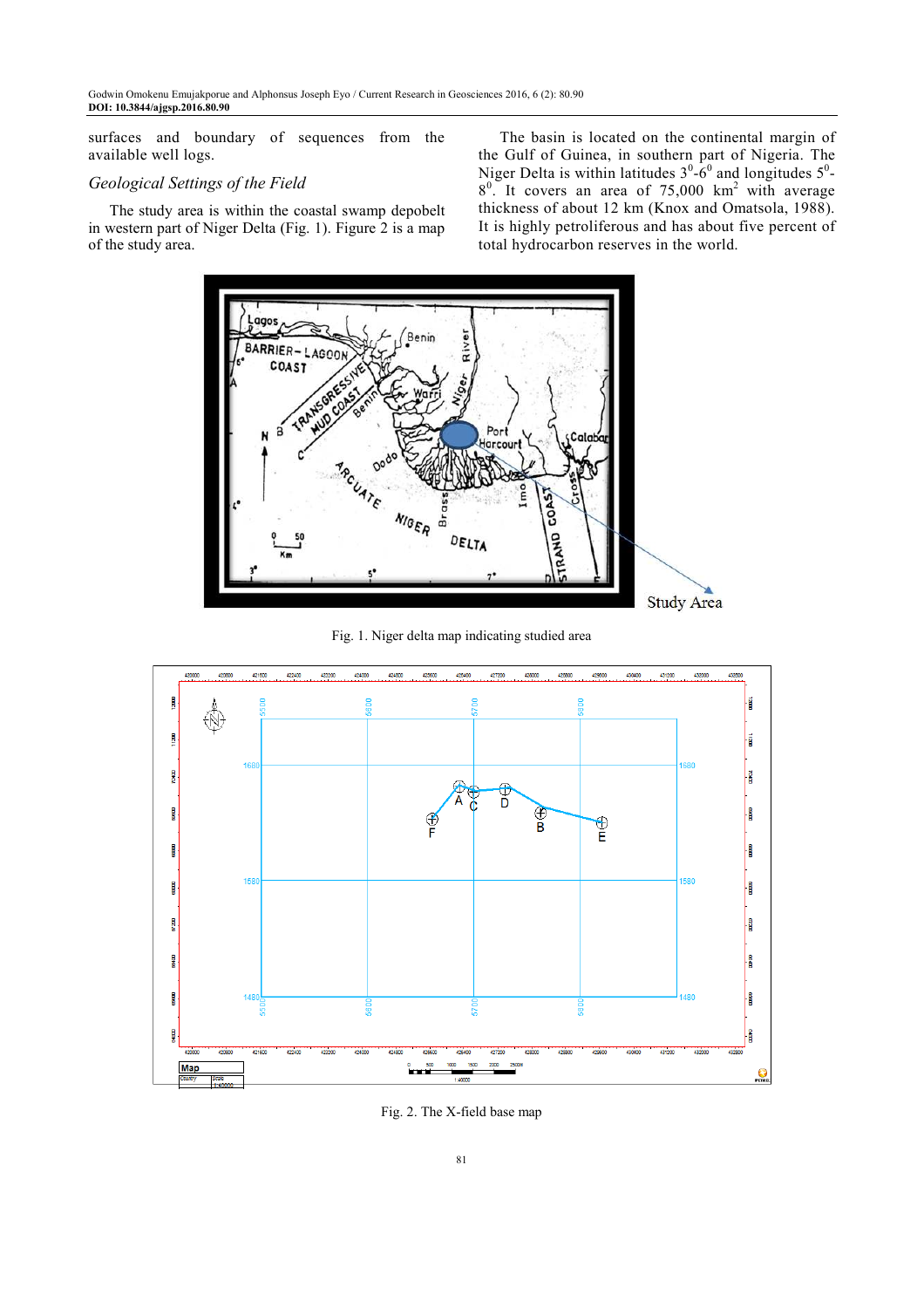Godwin Omokenu Emujakporue and Alphonsus Joseph Eyo / Current Research in Geosciences 2016, 6 (2): 80.90 **DOI: 10.3844/ajgsp.2016.80.90** 

The basin has one petroleum system known as the Tertiary Niger Delta petroleum system (Orife and Avbovbo, 1994; Ekweozor and Daukoru, 1994; Reijers *et al*., 1997; Tuttle *et al*., 1999).

There are three major stratigraphic units in the Niger Delta. The age of the stratigraphy is between Eocene and Recent. These units are the Akata, Agbada and Benin Formations. The basal Akata Formation is made up of at least 6,500 m of marine shale (Ola-Buraimo *et al*., 2010). Agbada Formation which overlies the basal Formation is a deposits of paralic, coastal and fluvial marine. It is an alternation of sandstones and mudstone. The topmost Benin Formation contains backswamp, sands and gravel. Benin Formation is approximately 2,500 m thick.

# **Materials and Methods**

Suite of well logs obtained from six wells were used for the study. Each suite of log comprises of gamma-ray, resistivity and formation density logs. The approach adopted for the study is shown in Fig. 3.

# *Data Editing, Correction and Import*

Quality control was applied to the data. Thereafter, ASCII data importation and loading into Schlumberger Petrel software  $2009.1^{TM}$  platform were done. It is from here that well log correlations were loop-tied to assure consistency.

#### *Determination of Lithology and Reservoir*

Gamma ray log was used for lithology identification. It measured the natural radioactivity component of the formation in API value. The scale of the gamma ray log ranges between 0-150 API. High API values indicate shale while low value is sand. Deflections of the gamma ray log to the right and left is interpreted as shaly and sandy formation respectively.

# *Determination of Maximum Flooding Surfaces from Well Logs*

The Maximum Flooding Surfaces (MFSs) were identified as shaliest part of the section. It represents the points with the highest gamma ray values.

# *Determination of Transgressive Surface from Well Logs*

The Transgressive Surface (TS) is a prominent flooding surface. It represents the first major flooding surface to follow the sequence boundary and is usually identified on the gamma ray log by fining upward. This is an indication of the beginning of rise in relative sea level at an increasing rate.



Fig. 3. Flow chart of the research work

SB II - Sequence Boundary II HST - Highstand Systems Tract MFS - Maximum Flooding Surface TST - Transgressive Systems Tracts LST - Lowstand Systems Tracts  ${\bf SB}$ I – Sequence Boundary I



# *Determination of Depositional Sequence from Well Logs*

Depositional sequence was determined by the cycle of sea level changed. In vertical succession, depositional sequences were identified in the well logs by using the order (Fig. 4).

# *Determination of Environment of Deposition Using Well Logs*

The environment of deposition was identified using gamma ray log responses. A funnel log response (progradational) represents a change from mainly shale into high sand lithology. It also indicates a gradual change from clastic to carbonate deposition. A bell log response is an indication of lithology change from sand to shale (waning of submarine fans-reducing sand contents).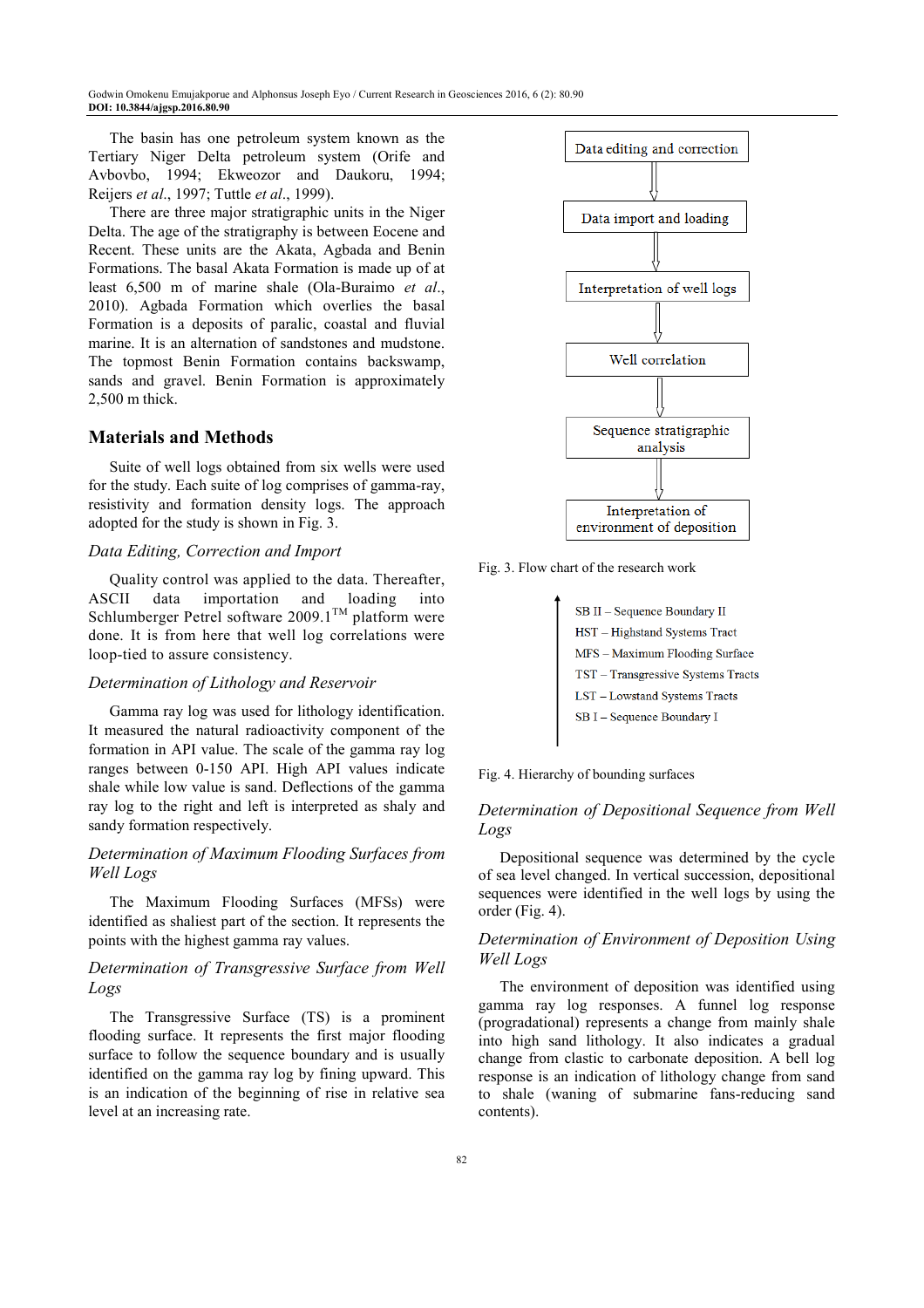It is predominant within meandering or tidal channel deposits in a non-marine setting. A cylindrical response indicates fluvial channel sands, turbidites and aeolian sands.

# *Well Correlation*

Well logs for wells F, A, C, D, B and E were placed side by side and correlated to determine stratigraphic units that are equivalent in time, age or stratigraphic position.

# **Results**

The qualitative examination of the gamma ray logs indicated presents of sand and shale lithologies which are alternated. The sand and shale lithologies occurred approximately in a ratio of 80:20 in Well C; 70:30 in wells F and D; 60:40 in wells A, B and E. One major lithostratigraphic unit (Agbada Formation) was identified. Applying the principle of sequence stratigraphy interpretation to the Agbada Formation, gamma ray log response that gradually decrease in value and then rapidly increase (gradually coarsen and then abruptly fine) is interpreted to be prograding delta deposits. Those that abruptly decrease in gamma ray value and have "blocky" or gradually increasing trends (abruptly coarsen and remain sandy or gradually fine) are interpreted to be channel deposits.



Fig. 5. One dimensional stacking pattern showing delineated candidate bounding surfaces in Well F



Fig. 6. One Dimensional stacking pattern showing delineated candidate bounding surfaces in Well A



Fig. 7. One dimensional stacking pattern showing delineated candidate bounding surfaces in Well C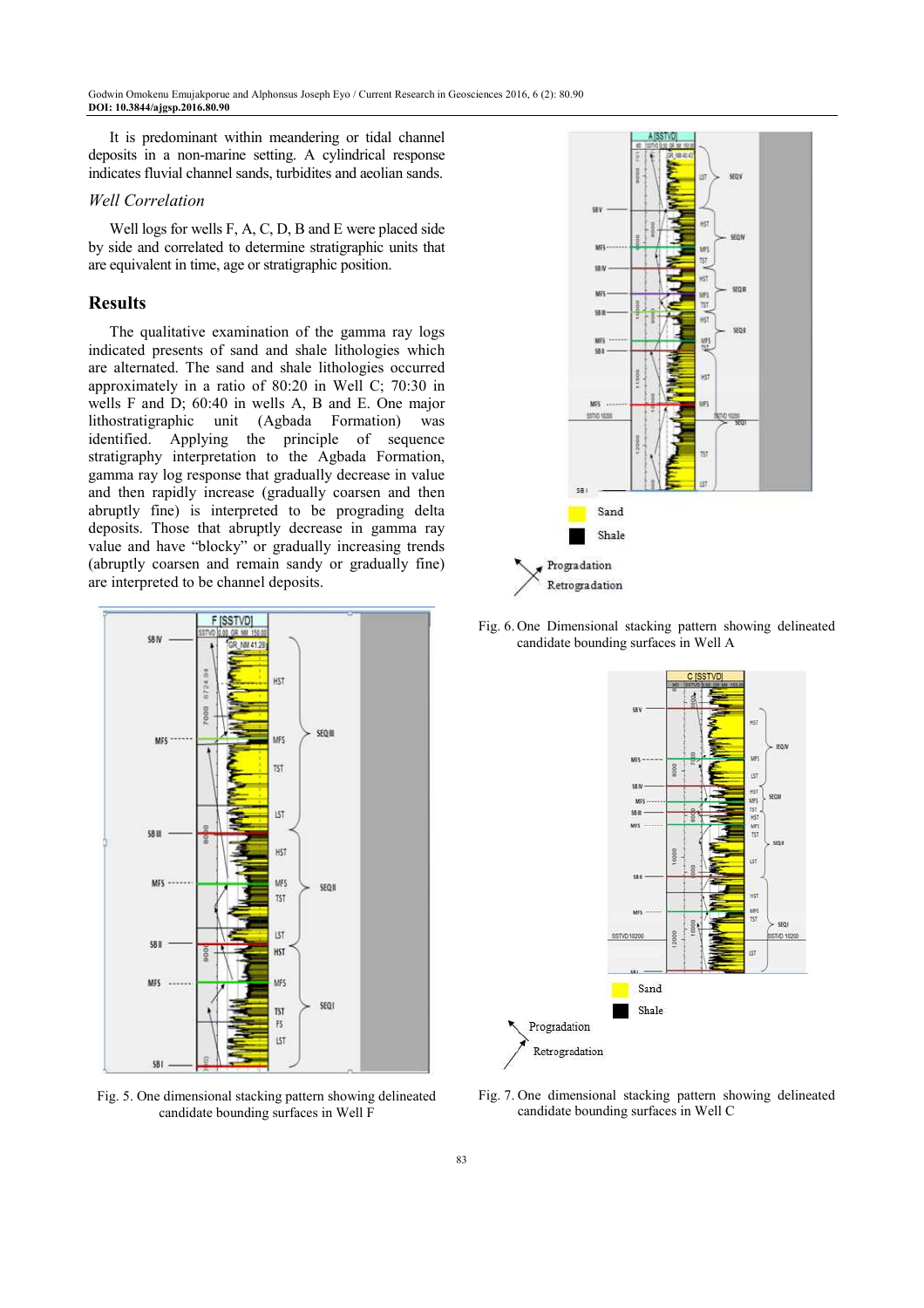

Fig. 8. One Dimensional stacking pattern showing delineated candidate bounding surfaces in Well D



Fig. 9. One dimensional stacking pattern showing delineated

Figure 5-10 show one-Dimensional (1-D) sequence stratigraphy analysis performed on the well logs from wells F, A, C, D, B and E in the study area using vertical stacking patterns of progradation and retrogradation.



Fig. 10. One dimensional stacking pattern showing delineated candidate bounding surfaces in Well B

Figure 11 shows the correlation panel of well logs used. The Maximum Flooding Surfaces (MFSs) and Sequence Boundaries (SBs) with their ages have been used for the correlation. Six reservoir sands namely sand 1 to sand 6 were identified and delineated in the wells. The tops and bases of the reservoirs were correlated as shown in Fig. 12.

# **Discussion**

Retrogradation

The result of the sequence stratigraphy analysis for the various well is discussed independently as follows;

#### *Sequence Stratigraphy of Well A*

Five sequences have been recognized in this well (Fig. 6).

# *Sequence I (11,100-9,400 ft)*

In this sequence, the LST  $(11,100-10,600)$  ft) is made up of progradational stacking pattern of sand. The TST thinned into a major condensed section the MFS which is mainly made up of shale. The HST (10,000- 9,400 ft) lies directly above the MFS and is made up of mostly sand interbedded by thinned shale. The HST is terminated at the top by the SBII at 9,400 ft.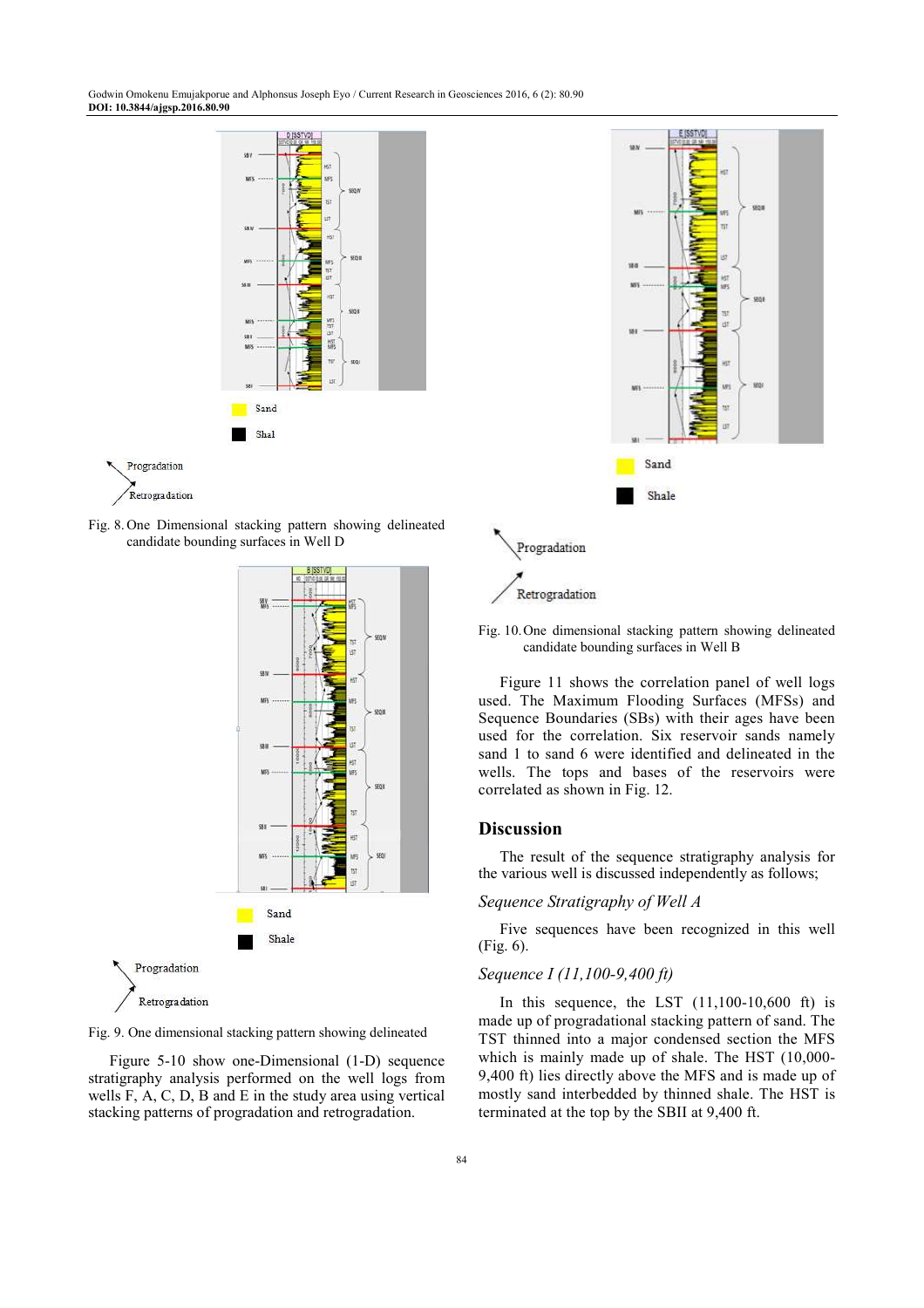Godwin Omokenu Emujakporue and Alphonsus Joseph Eyo / Current Research in Geosciences 2016, 6 (2): 80.90 **DOI: 10.3844/ajgsp.2016.80.90** 



Fig. 11. Correlation of wells showing bounding surfaces with ages



Fig. 12. Correlation of wells showing bounding surfaces with ages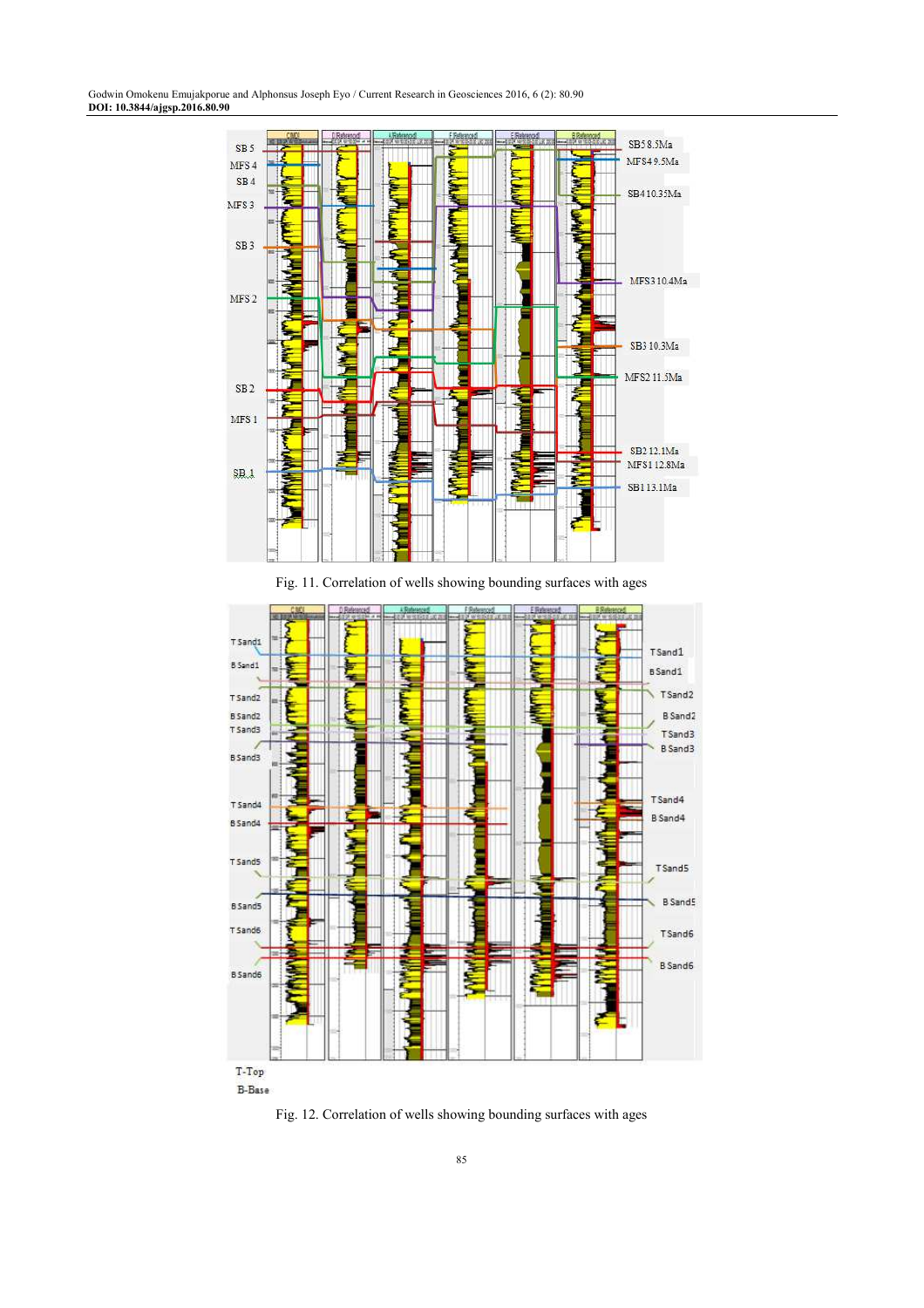#### *Sequence II (9,400-8,950 ft)*

In this sequence, the LST was not observed. The TST (9,400-9,300 ft) consists of interbedded shale with retrogradational stacking signature. The TST thinned into the MFS which is made up of mainly shale at a depth of 9,300-9,250 ft. The HST (9,250-8,950 ft) Consist of shale/mudstone that changed to sandy mudstone interbedded by fine-medium grained sandstone of approximately 50 m.

# *Sequence III (8,950-8,450 ft)*

The LST was not penetrated in this sequence. The TST (8,950-8,800 ft) is made up of argillaceous sandstone. The stacking pattern is progradational with upward coarsening units. The abrupt change of the well log signature coupled with major condensed section is an indication of MFS (8,800-8,700 ft). The HST (8,700-8,450 ft) is made up of two sandy units interbedded by shale.

# *Sequence IV (8,450-7,400 ft)*

This sequence is made up of the TST, MFS and HST. The LST was not penetrated in this sequence. The TST (8,450-8,300 ft) has coarsening upward progradational stacking signature of sandy units. At the top of the TST at a depth of 8,200ft is the MFS and it is a shaly condensed section. The HST (8,200-7,780 ft) has two units of sand interbedded by shale The HST is fines up to the top into an erosional truncation (sequence boundary) at the depth of 7,780 ft. The HST siltstone changed to coarsening upward pattern of the sandstone unit of the overlying lowstand prograding complex.

#### *Sequence V (7,780-7080 ft)*

This sequence is a lowstand prograding complex. It is made up of continental sand interbedded by sandstones (coarse grained of about 80%). lithofacies is typical of Benin Formation. The log pattern is a serrated shaped with coarsening upward stacking pattern.

#### *Sequence Stratigraphy of Well B*

Four sequences have been identified in this Well as shown in Fig. 9. They are Sequence I, II, III and IV.

#### *Sequence I (11,060-10,000 ft)*

This sequence is made up of LST, TST, MFS and HST. This sequence starts at depth 11,060 ft and ends at 10,000 ft. The LST begins this Sequence bounded below by SB I. The sand package above the boundary is described as a prograding complex showing a coarsening upward pattern. The LST is overlain by the TST that covers the depth of 10,900-10,700 ft and consists of an overall retrograding parasequence stacking pattern capped by MFS at the depth of 10,500 ft. The HST rests on the MFS and covers the depth range of 10,500-10,000 ft. It has a progradational stacking pattern that coarsens upward and truncates at the top by SB II.

# *Sequence II (10,000-8,640 ft)*

Sequence II consists of TST, MFS and HST. The TST extends from the depth of 10,000-9,200 ft. This portion of the subsurface is found to exhibit individual parasequence patterns aggrading in the beginning, coarsening up in the middle and later fines upward. The TST is capped by the MFS at the depth of 9,150 ft associated with a major condensed section.

This sequence is terminated by the HST which startsat depth 9,080 ft showing some initial progradational stacking pattern and later aggraded to be terminated at the SBII.

# *Sequence III (8,640-7,400 ft)*

The whole sequence covers a total depth of 8,640- 7,400 ft and bounded at the base by the SB II. It begins with the LST (8,640-8,500 ft) having prograding sand units. The TST (8,500-8,200 ft) has an overall retrogradational stacking pattern. The lower sandy unit fines upward into a condensed section of shale unit forming the MFS at the depth of 7,850ft. The HST starts with a prograding stacking pattern of sandy unit interbedded with thin shale intercalations.

#### *Sequence IV (7,400-6,100 ft)*

Resting upon the SB III is the uppermost sequence encountered in this Well. It is made up of LST, TST, MFS and HST. The LST (7,400-6,850 ft) is made up of about 85% sand indicating the presence of potential reservoir rock. It has an overall prograding stacking pattern which coarsens upward from the base of SB III. The TST is made up of fining upward retrogradational stacking pattern of sandy units interbedded by thinly bedded shales. The MFS is defined at the top of the TST at depth of 6200 ft with shaly condensed section. The HST marks the end of this sequence with a thin prograded sandy unit.

## *Sequence Stratigraphy of Well C*

Four sequences have been recognized in this Well (Fig. 7).

#### *Sequence I (10,700-9,100 ft)*

The sequence is made up of LST, TST, MFS and HST. The LST (10,700-9,900 ft) has progradational stacking pattern and is made up of mostly sandy units. The Low stand prograding complex has coarsening upward stacking pattern. The TST (9,900-9,850 ft) is made up of fining upward retrogradational stacking pattern of shale units interbedded by thinly bedded sands. The MFS at the top of the transgressive systems tract at depth of 9,700 ft is also a shaly condensed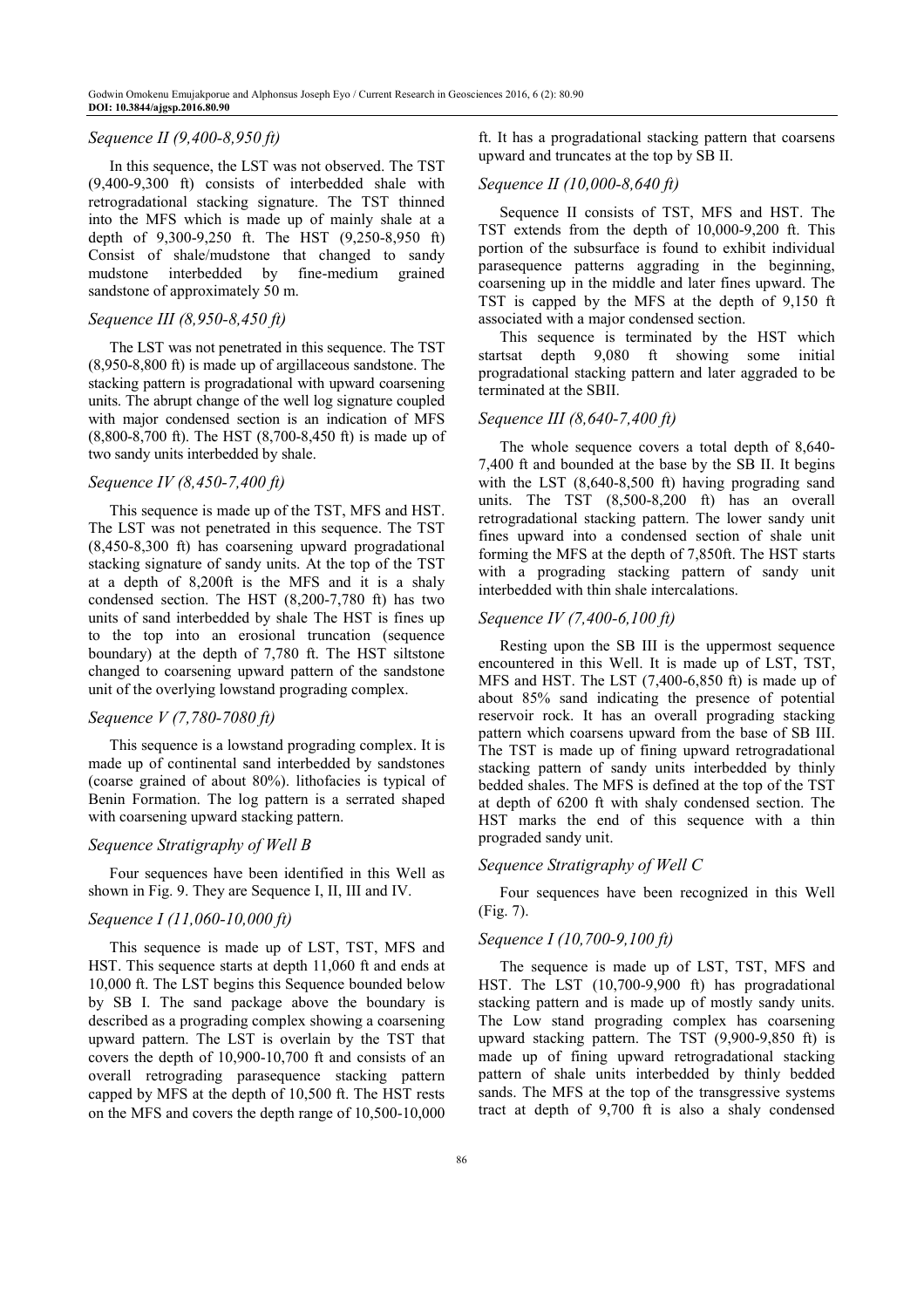section. The HST (9,700-9,100 ft) is made up of several sandy units interbedded by thinly bedded shale intercalations. The HST is dominantly made up of progradational stacking pattern of sandy units.

#### *Sequence II (9,100-7,930 ft)*

This sequence is made up of LST, TST, MFS and **HST** 

The LST (9100-8500 ft) has a prograding stacking pattern and is made up of mostly sandy units which coarse upward. The TST (8,500-8,200 ft) has an overall retrogradational stacking pattern. The lower sandy unit fines upward into a condensed section of shale unit forming the Maximum Flooding Surface (MFS) at the depth of 8,170 ft. The HST is made up of a single unit of argillaceous sandstone bounded at top and base by shales. The well log signature shows a fining upward stacking pattern. There is an abrupt change at the point of inflection that defines the Sequence Boundary (SB).

# *Sequence III (7,930-7,480 ft)*

The sequence is made up of TST, MFS and HST. The TST (7,930-7,800 ft) is composed mainly of shales, which fines upward in a retrogradational stacking pattern. The TST is capped by MFS at depth of 7,800- 7,700 ft. The maximum flooding surface consists of condensed shale units. The HST (7,700-7,480 ft) is composed mainly of sandy unit and has fining upward stacking pattern.

# *Sequence IV (7,480-6,100 ft)*

This sequence consists of LST, MFS and HST. The LST (7,480-6,900 ft) has progradational stacking pattern which coarsens upward and is made up of mainly sandy unit. The MFS at the depth of 7,000 ft consists of shaly condensed section which fines upward. The HST  $(7,000-6,100)$  ft) consists of two sand units and thin interbedded shale units. It also has a coarsening upward stacking pattern.

#### *Sequence Stratigraphy of Well D*

Four sequences have been observed in well D. They include Sequence I, II, III and IV (Fig. 8).

# *Sequence I (9,760-9,100 ft)*

The sequence consists of LST, TST, MFS and HST. The LST (9,760-9,580 ft) has progradational stacking pattern and is made up of mostly sandy units interbedded with thin shale intercalations. The Lowstand prograding complex has coarsening upward stacking pattern. The sandy unit in the TST fines upward and gradually changed into shaly condensed section defining the MFS at depth of 9,220 ft. The HST (9,220-9,100 ft) is made up of progradational stacking pattern that coarsens upward to the SB (9,100 ft).

#### *Sequence II (9,100-8,350 ft)*

Sequence II is the same as I. It lies conformably on sequence I. The LST (9,100-8,980 ft) is made up of sand which is progradational. The TST (8,980-8,850 ft) has retrogradational stacking pattern and thinned into the MFS at a depth of 8,850 ft. The shale/mudstone of the HST prograde into siltstone and subsequently to sandy units.

# *Sequence III (8,350-7,550 ft)*

This sequence consists of the same system tracts as in II. The LST (8,350-8200 ft) lies immediately above the SB III. It has two sand units. It has progradational stacking pattern that coarsens upward into the TST. The TST has a retrogradational stacking pattern that fines upward into the shaly condensed section defining the MFS (8,100-7,980 ft). The HST (7,980-7,550 ft) lies directly above the MFS and has a progradational stacking pattern that coarsens upward to the SB IV.

# *Sequence IV (7,550-6,500 ft)*

Sequence IV has the same sequence as III. The LST is present as lowstand prograding complex at the depth interval of 7,550-7,300 ft. The TST (7,300-6,850 ft) is composed of mostly sand units with thin shale intercalations. The Transgressive Systems Tract fines upward in a retrogradational stacking signature. At a depth of 6,850 ft, it is capped by MFS. The HST (6,850- 6,500 ft) has four units of sand and progradational stacking pattern.

#### *Sequence Stratigraphy of Well E*

This Well comprised of three sequences namely Sequence I, II and III (Fig. 10).

#### *Sequence I (9,850-8,560 ft)*

This sequence has LST, TST, MFS and HST. The LST  $(9,850 \text{ m}-9,650 \text{ ft})$  is made up of three sandy units and has coarsening upward stacking pattern. The TST is made up of several sandy units interbedded by thin shale intercalations. The upper section fines gradually upward and changed into shaly condensed section at 9,250 ft.

The HST began with aggradational stacking pattern and finally coarsens upward. The HST consists of sandy units with shale intercalations.

# *Sequence II (8,560-7,820 ft)*

Sequence II lies conformably on sequence I. The base of sequence II (8,560 ft) coincides with the top of sequence I. The lower part of this stratigraphic interval (8,560-8,450 ft) is characterized by LST prograding complex. The top is a transition into overlying TST. Four retrogradational sandy units made up the TST. The TST is capped by the condensed section of MFS at the depth of  $8,100$  ft. The HST  $(8,000-7,820)$  ft) is made up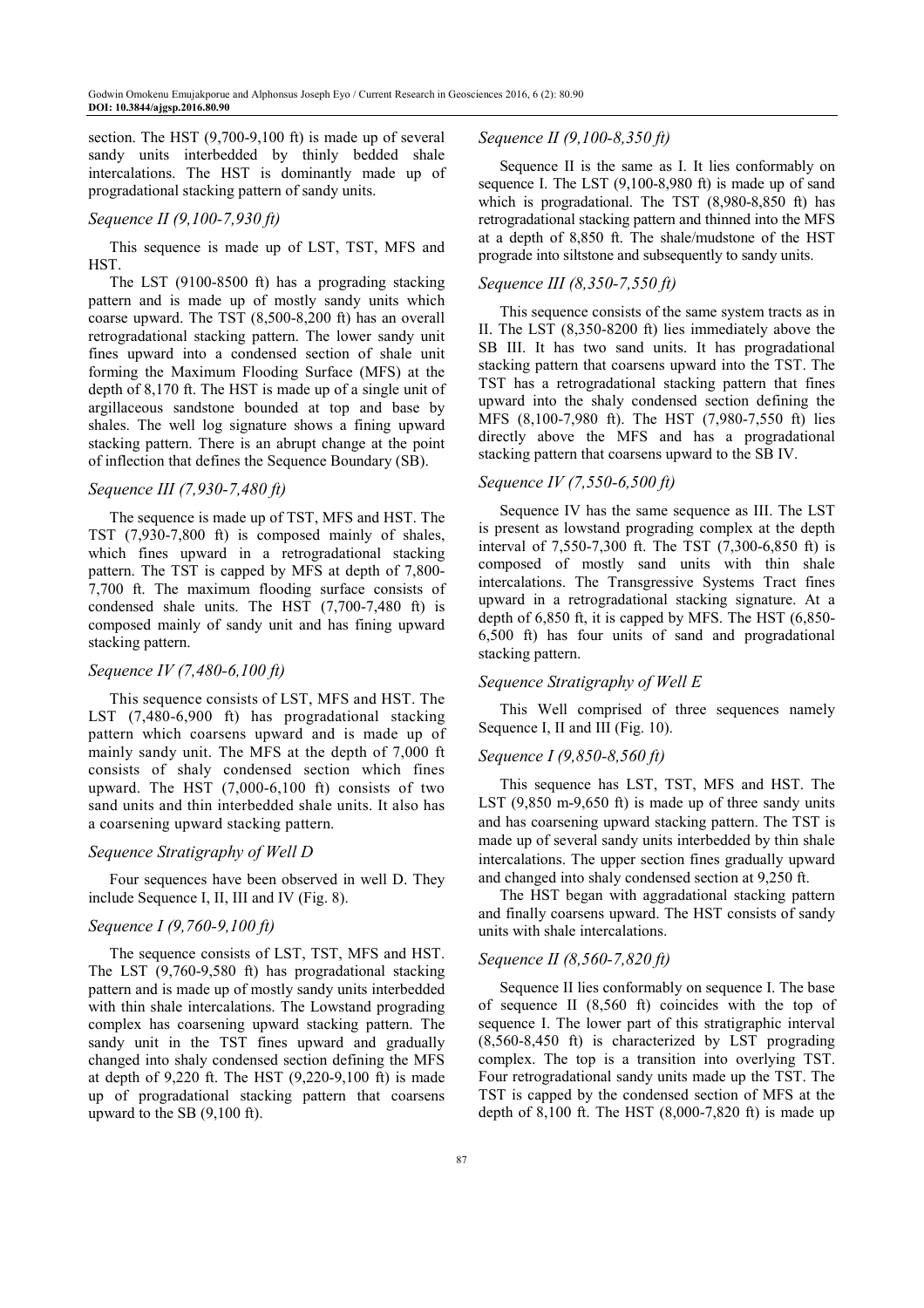of progradational stacking pattern of several sandy units with interbedded shale intercalations.

# *Sequence III (7,820-6,400 ft)*

This sequence lies immediately above sequence II. It began with the LST which progrades upward from the base of sequence II. It is made up of five sandy units separated by thin shaly intercalations. Four units of sands (7,500-7,200 ft thickness) made up the TST overlain by shales. This shale formed a seal over the sand reservoir. The MFS which is the condensed section at the depth of 7,150 ft capped the TST. Seven sandy units made up the HST. The lower earlier units, at depths of 7,150-7,000 ft have progradational stacking pattern which coarse upward. The upper units have progradational stacking pattern and is capped by shaly unit that fines into the erosional truncation defined by the SB at depth of 6,400 ft.

# *Sequence Stratigraphy of Well F*

Three stratigraphic sequences were observed in well F. They are Sequence I, II and III (Fig. 5).

# *Sequence I (10,000-8,920 ft)*

The sequence started with a progradational sandy unit which changed to a retrogradational shale/mudstone unit. This unit is made up of Lowstand Systems Tract, Transgressive Systems Tract and Highstand Systems Tract. The LST lies between the depth of 10,000 ft at the base of the log where the analysis commenced and 9600 ft. The top of the LST is marked by flooding surface associated with low gamma ray value.

The Transgressive Systems Tract (TST) within the depth interval (9,600-9,400 ft) overlies the thickly bedded LST. The TST (9,400 ft) is marked at the top by the identification of the high gamma ray values, which is suggestive of a possible source rock and highly fossiliferous of calcareous fossils [10]. The base is defined by flooding surface, hemapelagic in nature and shifting downward into turbidite sand.

The Highstand Systems Tract (HST) of interval (9250- 8920 ft) marks the top of sequence I. The top of the interval at ((8,950-8,920 ft) is marked by a condensed section rich inorganic matter. The interval is further characterized by coarsening and shallowing upward sequence of intercalating shale and sandstone units.

# *Sequence II (8,920-8,000 ft)*

Sequence II lies conformably on sequence I. The base of sequence II (8,920 ft) coincided with the top of sequence I. The lower part of this stratigraphic interval (8,920-8,800 ft) is characterized by LST prograding complex. The top is a transition from upward shallowing to upward deepening into overlying TST. The interval is characterized by the upward coarsening sands deposited

in the shoreface and grades into deeper hemapelagic shale. The Transgressive Systems Tract (TST) overlies the LST. The TST is wedge-like in nature because it is cyclical interms of sediments packaging pattern. The top of the interval placed at (8,420 ft) is marked by MFS defined by high gamma ray value. The MFS indicates maximum shoreline shift into the continent during transgression. The HST located at (8,200 ft) overlies the MFS. The top of the interval is characterized by flooding surface. There are sediment aggradations and the interval shows coarsening and shallowing upward and shale interbeds.

# *Sequence III (8,000-6,300 ft)*

It lies on Sequence II which indicates that the base of Sequence III coincides with the top of Sequence II (8,000 ft). This sequence is made up of about 80% sand indicating the presence of potential reservoir rock. The LST (8,000-7,860 ft) and TST (7,860-7,440 ft) are made up of units of sandstones interbedded by thinly bedded shales. The sandstone units are individually progradational with coarsening upward stacking pattern towards the MFS at the depth of 7400 ft. The HST (7,380-6,300 ft) consists of five sandy units interbedded by bedded shale. The HST is dominantly made up of progradational stacking pattern of sandy units.

# *Sequence Stratigraphy Interpretation*

Type-1 depositional sequence was observed in the wells. The sequence is made up of Lowstand prograding complex. The stratigraphic column in the wells E and F have three sequences; SEQ I, II and III. Wells B, C and D have four depositional sequences (SEQ I, II, III and IV) while well A has five depositional sequences. The sequence stratigraphic interpretation for the wells are shown in Fig. 5 to 10.

The depth penetrated by well F and E are 10,000- 9850 ft respectively. Three maximum flooding surface and depositional sequences were delineated. The sequences are; SEQ I, from 10,000 to 8,920 ft, SEQ II from 8920 to 8000 ft and SEQ III from 8000 to 6300 ft as shown in Fig. 5. Well A was logged from the depth of 7,080 to 11, 100 ft. Four MFS were recognized in the gamma ray log at the depths of 10,050, 9,280, 8,740 and 8,200 ft, Similarly, five depositional sequences were also identified, comprising of SEQ I, which ranges from 11100 to 9400 ft, SEQ II, from 9400 to 8950 ft, SEQ III, from 8950 to 8,450 ft, SEQ IV, from 8450 to7400 ft and SEQ V, from 7400 to 7080 ft (Fig. 6).

Well B (Fig. 9) penetrated depth of about 11,060 ft but was logged from 6,100 ft. This well had three MFSs at a depth of 10500, 9150 and 7850 ft respectively. Similarly, four depositional sequences were identified. These include SEQ I, from 11060-10,000 ft, SEQ II, from 10000-8640 ft, SEQ III, from 8640-7,400 ft and SEQ IV, from 7400-6100 ft respectively.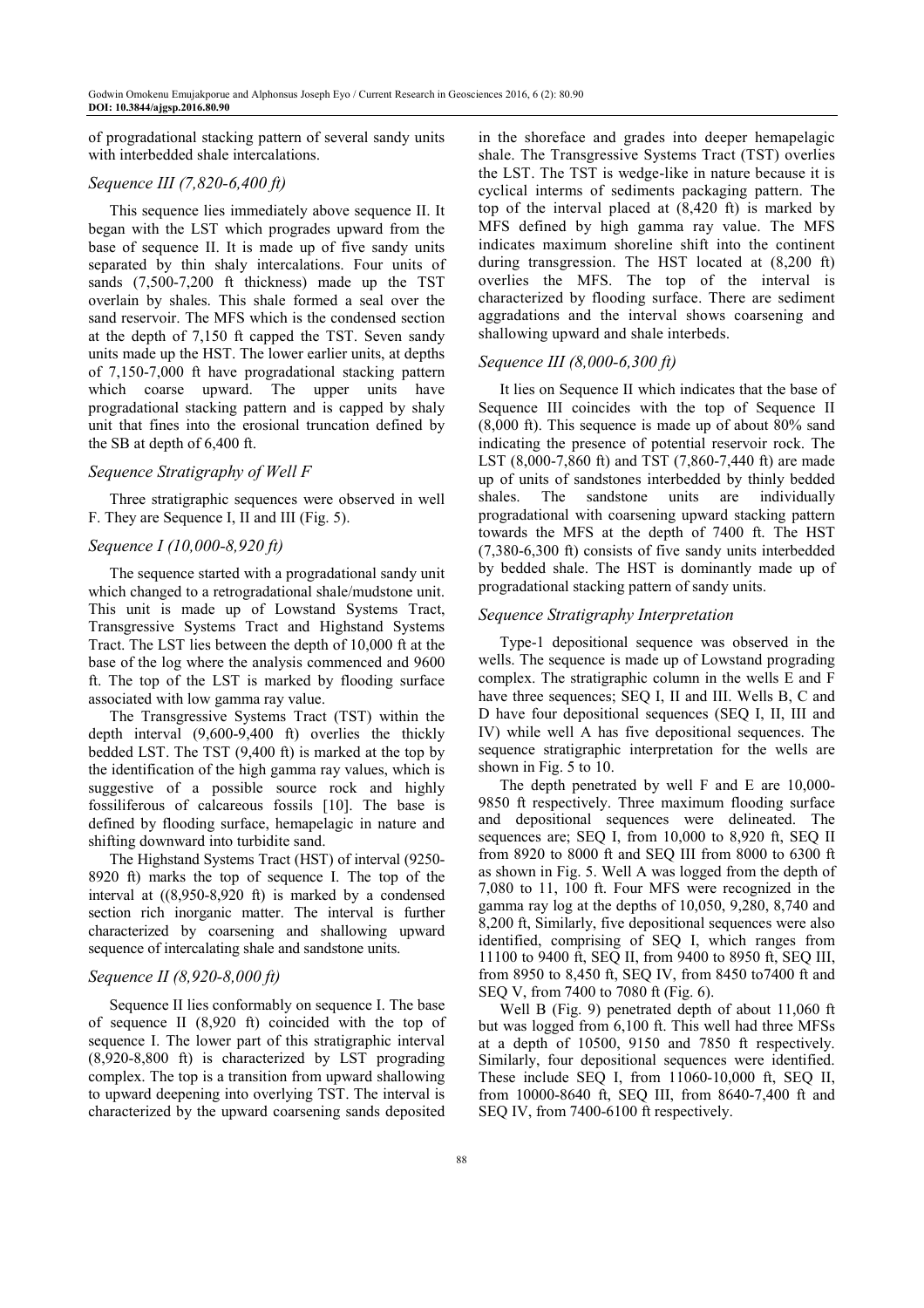The stratigraphic column in well C was divided into four depositional sequences and four MFS as shown in Fig. 7. This well penetrated total depth of 10,700 ft while the logging started at a depth of 6100 ft. The MFSs I, II, III and IV were recognized at the depth of 9,700, 8,170, 7760 and 7,000 ft respectively. Four depositional sequences were also identified as follows: SEQ I, 10700 -9 100 ft, SEQ II, 9100-7,930 ft, SEQ III, 7930-7480 ft and SEQ IV, 7480-6,100 ft.

The depth penetrated by well D (Fig. 8) is 9760 ft and the logging started from the depth of 6500 ft. Four MFSs at 9220, 8850, 8000-7250 ft and 6500 ft were delineated. Similarly, four depositional sequences were also identified namely; SEQ I, from 9760 to 9100 ft, SEQ II, from 9100 to 8350 ft, SEQ III, from 8350 to 7550 ft and SEQ IV, from 7550 to 6500 ft.

#### *Interpretation of Environment of Deposition*

The environment of deposition of the reservoir sands were inferred based on log characteristics and log motifs. The sediments associated with the LST in the studied wells occurred as low stand prograding wedges at or near the shelf margin and rising slowly enough for sedimentation to keep pace with shelf-edge deltaic process.

At the upper boundary of the LST is an erosional surface representing initial marine incursion landward within the TST. This was identified in all the wells as an initial deepening signature of a typical sub-tidal channel environment. The constant deepening interval above the LST depicts a typical proximal lagoon setting that grades into a sub-tidal environment with an overall prograding gamma ray signature. During the HST, the sea-level rises decreased and are characterized by initially aggradational deep sea shales that grade into intervals of shallowing upwards. The sands at the top of the HST prograde spatially into shales. This prograding highstand complex corresponds to the shoreface depositional environment. The shoreface sands of the HSTare usuallyassociated with good reservoir properties such as porosity and permeability.

With reference to Fig. 11 and 12, the key bounding surfaces MFSs and SBs were used for the well correlation. The six wells were placed side by side from each other and their common features were correlated. With respect to the shapes of the log motifs, the upper part of the logged section of the wells is made up of mostly sand units with prograding stacking pattern having thin intercalating shales. This is common to all the six wells indicating lateral continuity of the reservoir sand in all the wells. This was closely followed by condensed section (Maximum flooding surface) of shales with thin sand interbeds.

# **Conclusion**

 Sequence stratigraphic analysis has been carried out and the result used to examine hydrocarbon potential.

The result was based on well log shapes within a chronostratigraphic framework of the field. The sand and shale lithologies observed in the ray logs occurred approximately in a ratio of 80:20 in Well C; 70:30 in wells F and D; 60:40 in wells A, B and E within the logged intervals.

Two bounding surfaces have been identified in the study area. Five sequence boundaries occur in in wells A, B, C and D respectively and four in wells E and F. Similarly, four maximum flooding surfaces were observed in wells A, B, C and D while three occur in wells E and F respectively.

Furthermore, four depositional sequences were also identified in wells A, B, C and D while three depositional sequences were observed in wells E and F. The four recognized maximum flooding surfaces occurred at approximate depths of 11300, 9300, 9750 and 7,050 ft while the five sequence boundaries were recognized at the depths of 12150, 10850, 8550, 7425 and 6875 ft respectively. Therefore, high quality geophysical logs and sequence stratigraphy can be used efficiently for oil and gas exploration.

#### **Acknowledgement**

Thanks to the Department of Petroleum Resources (DPR) and Shell Petroleum Development Company (SPDC) for making the data available.

# **Funding Information**

There was no external financial support for the project research.

#### **Author's Contributions**

**Alphonsus Joseph Eyo:** Carried out MSc research work from which the paper was extracted. He analyzed and interpreted the data. He also prepared the manuscript.

**Godwin Omokenu Emujakporue:** Designed and supervised the research work. He also read and edited the manuscript.

# **Ethics**

This article is original and contains unpublished material. The authors read and approved the manuscript. No ethical issues and conflict of interest.

# **References**

Ekweozor, C.M. and E.M. Daukoru, 1994. Northern Delta Depobelt Portion of the Akata-Agbada Petroleum System, Niger Delta, Nigeria. In: The Petroleum System-From Source to Trap, Magoon, L.B. and W.G. Dow (Eds.), American Association of Petroleum Geologists Memoir 60: Tulsa, American Association of Petroleum Geologists Bulletin, pp: 599-614.